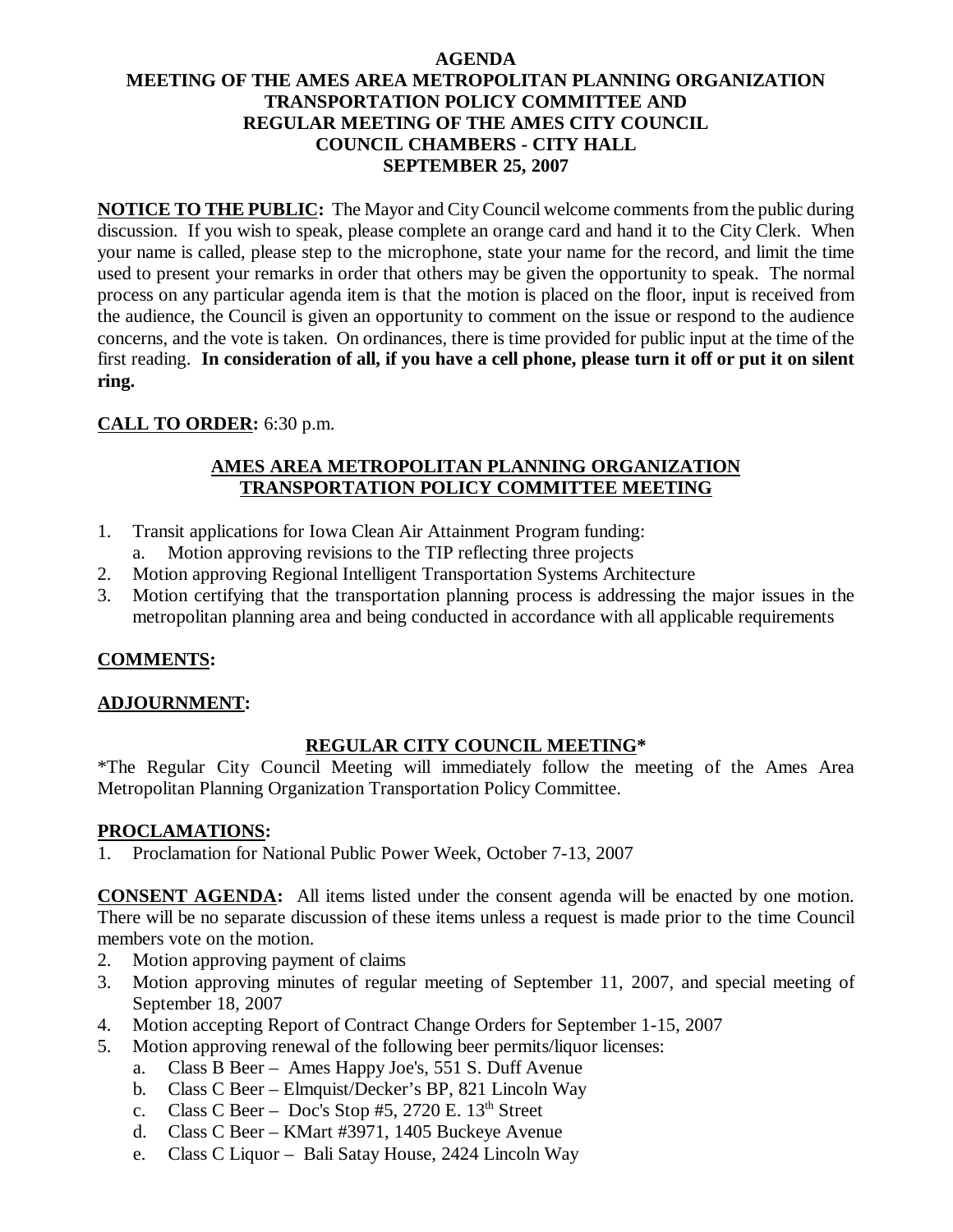- f. Class C Liquor & Outdoor Service Privilege Brewers, 2704 Stange Road
- g. Class C Liquor & Outdoor Service Privilege Hickory's Hall, 300 S.  $17<sup>th</sup>$  Street
- h. Class C Liquor La Fuente Mexican Restaurant, 217 S. Duff Avenue
- i. Class C Liquor Sips/Paddy's Irish Pub, 124 Welch Avenue
- j. Class C Liquor Wallaby's Grille. 3720 Lincoln Way
- k. Class C Liquor Whiskey River, 132 Main Street
- l. Class E Liquor, C Beer & B Wine Hy-Vee Foodstore #1, 3800 Lincoln Way
- m. Class E Liquor, C Beer & B Wine Hy-Vee Food and Drugstore  $#2,640$  Lincoln Way
- 6. Motion rejecting bids and delaying the project for Power Line Relocation Boone County Road E-26
- 7. Motion rejecting bids for Power Plant Roof Replacement Project
- 8. Resolution approving appointment of Megan Backman to Student Affairs Commission
- 9. Resolution approving 28E Agreement for Tobacco Enforcement between Police Department and Iowa Alcoholic Beverages Division
- 10. Resolution approving three-year agreement with Qwest for telephone service
- 11. Resolution approving revision to Purchase Agreement with Habitat for Humanity of Central Iowa for the property at 1508 Carroll Avenue
- 12. Resolution approving carry-over funding requests for Public Art Commission
- 13. Resolution approving preliminary plans and specifications for 2007/08 Sidewalk Safety Program, setting October 17, 2007, as bid due date and October 23, 2007, as date of public hearing
- 14. Resolution approving Change Order with Nalco Company of Peoria, Illinois, for Boiler and Cooling Tower Treatment Services
- 15. Resolution awarding contract to RESCO of Ankeny, Iowa, in the amount of \$54,788.20 for purchase of Copper Wire for Electric Services Department
- 16. Resolution awarding contract to Ames Trenching and Excavating of Ames, Iowa, in the amount of \$68,500 for WPC Sanitary Sewer and Sump Pump Installation Project
- 17. Resolution awarding contract for Information Services Windows® Server 2003 Active Directory to Vital Support Systems of Urbandale, Iowa, in the amount of \$56,875
- 18. Resolution approving contract and bond for Ames Municipal Airport Hangar Painting Project
- 19. Northridge Heights Subdivision, 11<sup>th</sup> Addition:
	- a. Resolution accepting partial completion of public improvements
	- b. Resolution approving Major Final Plat for Northridge Heights Subdivision, 11<sup>th</sup> Addition

**PUBLIC FORUM:** This is a time set aside for comments from the public on topics of City business other than those listed on this agenda. Please understand that the Council will not take any action on your comments at this meeting due to requirements of the Open Meetings Law, but may do so at a future meeting. The Mayor and City Council welcome comments from the public; however, at no time is it appropriate to use profane, obscene, or slanderous language. **The Mayor may limit each speaker to five minutes.**

## **ADMINISTRATION:**

- 20. Motion denying Class C Beer Ames Gas, 326 Lincoln Way
- 21. Report on options for Human Services Campus
- 22. Motion authorizing Mayor to sign Environmental Covenant pertaining to Fleet Services property underground storage tank
- 23. Review of draft Transient Merchant Ordinance changing permitted times to 8 AM 8 PM

# **HEARINGS:**

- 24. Hearing on Community Development Block Grant (CDBG) 2006/07 Consolidated Annual Performance Evaluation Report:
	- a. Resolution approving Report